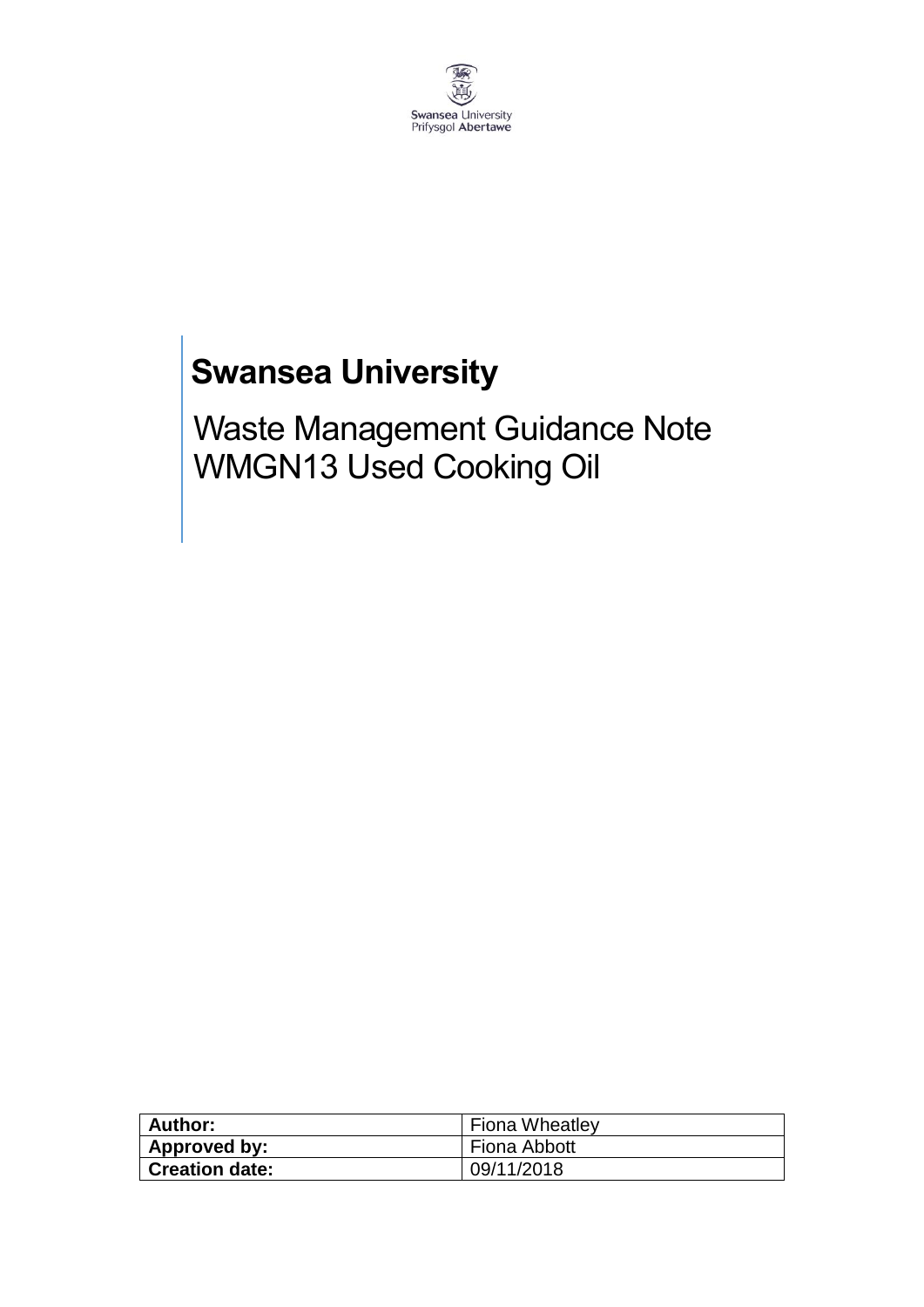| <b>Waste Management Guidance Note WMGN13</b><br><b>Used Cooking Oil</b> |                                    |
|-------------------------------------------------------------------------|------------------------------------|
| <b>Location Generated</b>                                               | <b>Kitchens &amp; Food Outlets</b> |
| <b>EWC</b>                                                              | $20 - 01 - 25$                     |
| <b>Type</b>                                                             | <b>Controlled Waste</b>            |
| <b>Disposal Method</b>                                                  | Segregated for recycling           |
| Bin/ Bag Type                                                           | 201 Metal bung top drum            |

## **Duty of Care Requirements**

Any business or public body that generates waste materials should apply the waste hierarchy to all streams in order to minimise the amount of waste sent for disposal. In practice, this means ensuring all wastes are segregated at source and disposed of via the correct stream. General municipal waste should therefore be the last option for waste.

The University has committed to segregating its waste at source and focusing on separating key recycling streams; cans, paper, plastics, food and glass. Segregation at source improves recyclate quality and also adheres to the Waste Regulations (England and Wales) 2011. The Regulations stipulate that materials such as paper, metal, plastic and glass must be collected separately if it is necessary to encourage high quality of the recycling of the material.

Used cooking oil can be refined into different types of biofuels, which can be used as an alternative to traditional diesel. Cooking oils from commercial users, such as caterers, must not be disposed of with the general waste stream. The waste oils are not hazardous/special waste but are subject to the Duty of Care. These waste oils can be collected by specialist contractors, and recovered by manufacturers of biofuels.

When storing waste cooking oils in preparation for disposal Guidance for Pollution [Prevention 8; Safe storage and disposal of used oils](http://www.netregs.org.uk/media/1435/gpp-8-v3-swni.pdf) must be followed.

## **Disposal Instructions**

Waste cooking oil can be placed back into the containers in which it was supplied ensuring that the lid is screwed back on. The containers should be stored away from open drains and within a suitably sized spill tray and be clearly labelled as waste cooking oil. Staff handling oils should be trained in spill response and locations producing large amounts should have their own spill kit available. Regular collections should be arranged with the contractor to avoid an excessive build up. Storage locations should be clearly marked.

All paper Waste Transfer Notes must be held locally by the waste procedures (typically the Catering team in Commercial Services). These must be retained for a minimum of 2 years, in line with Duty of Care Regulations.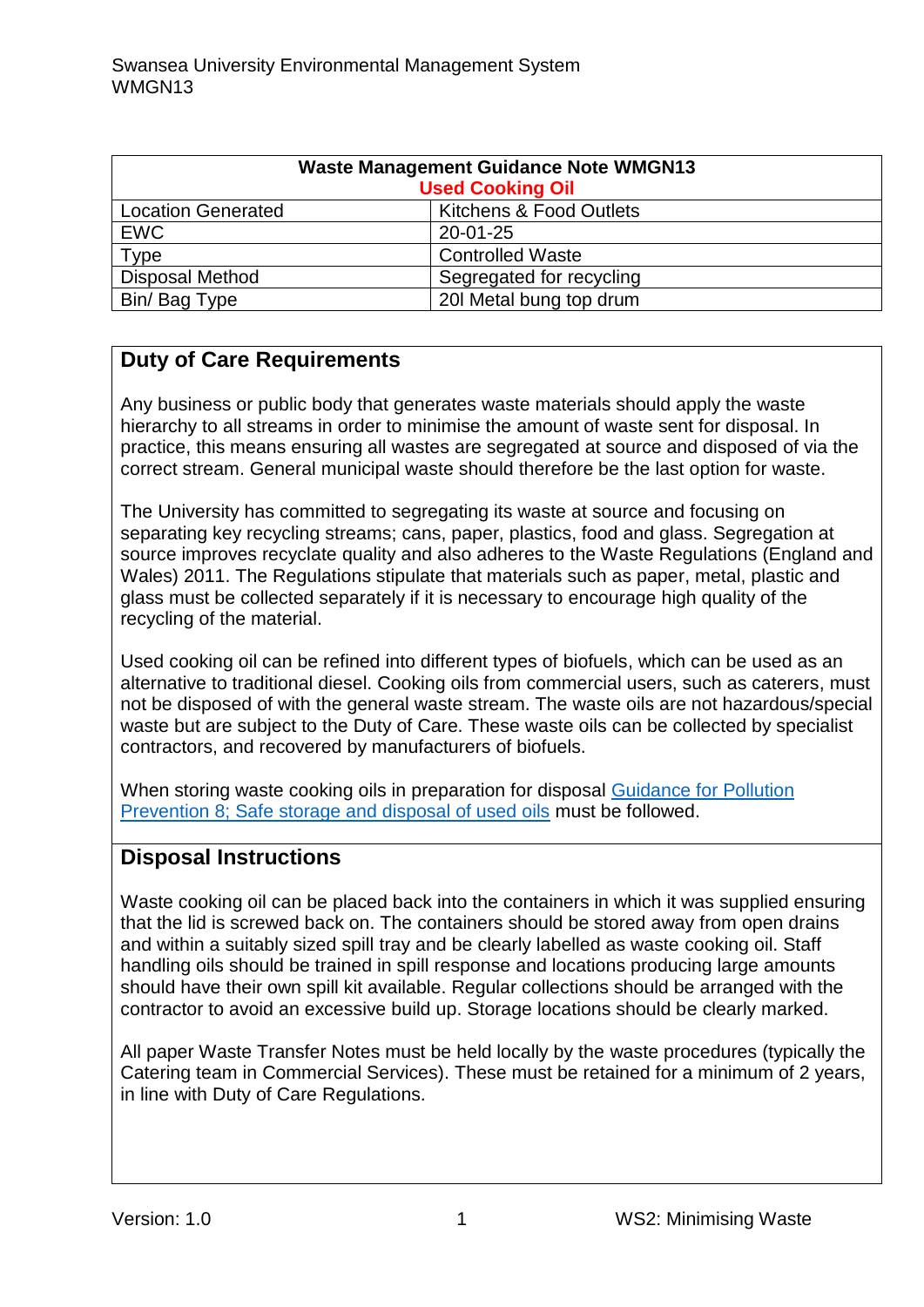## **Disposal Cost**

Costs apply to the disposal of used cooking oil for recycling. The University has appointed Olleco as its used cooking oil waste management company

**For further guidance please contact [Estates-Waste@Swansea.ac.uk](mailto:Estates-Waste@Swansea.ac.uk)**